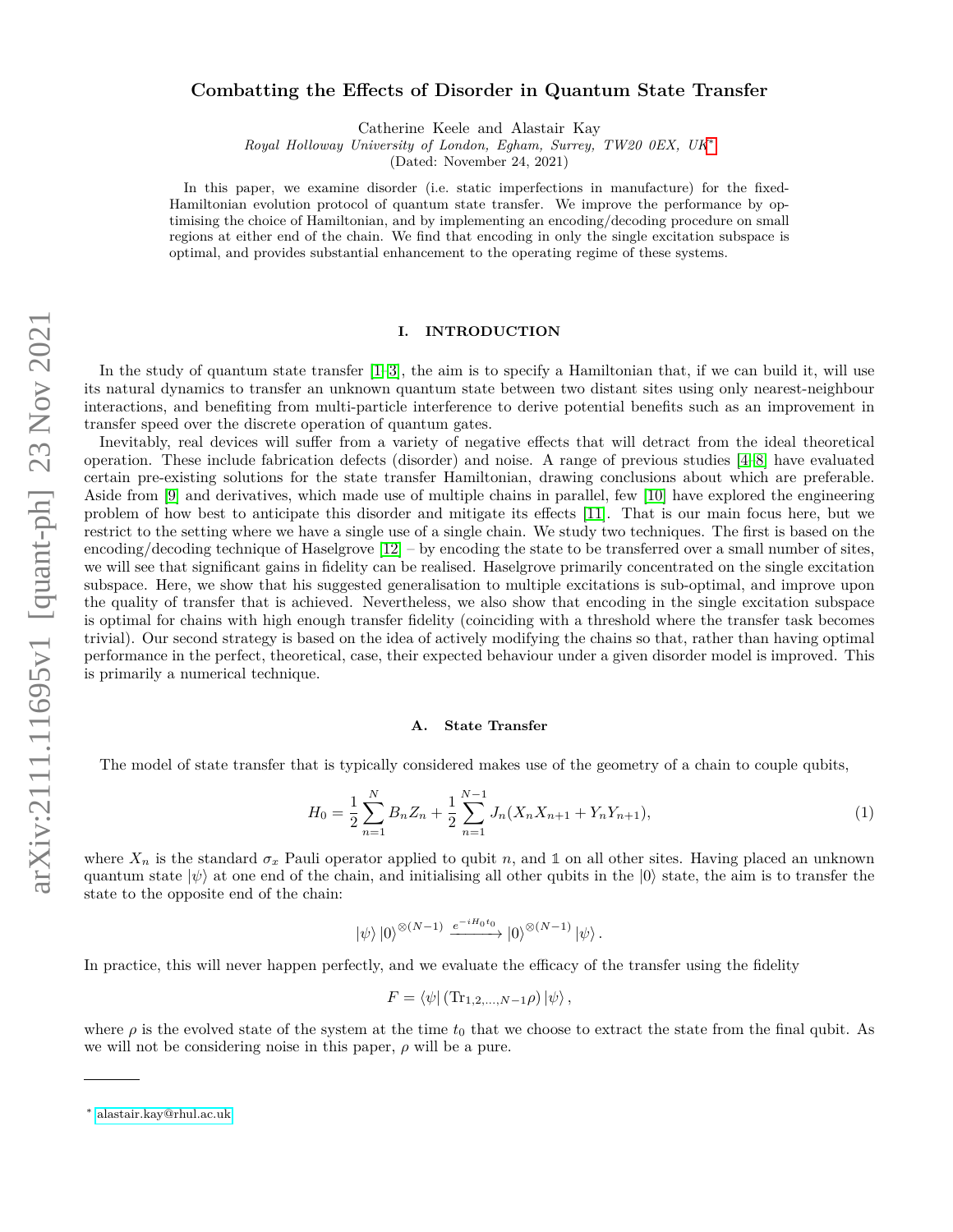The Hamiltonian that we have chosen decomposes into a series of subspaces characterised by the excitation number, i.e. the number of 1s in the basis state. We will primarily be concentrating on the single excitation subspace comprising the basis states  $|n\rangle := |0\rangle^{\otimes (n-1)} |1\rangle |0\rangle^{\otimes (N-n)}$ . Within this subspace, the Hamiltonian  $H_0$  is described by an  $N \times N$ matrix  $H_1$  with  ${B_n}$  on the diagonal, and  ${J_n}$  on the sub- and super-diagonals. However, we note that the performance of the chain in higher excitation subspaces is directly related to that of the single excitation subspace thanks to the Jordan-Wigner transformation mapping to a free-fermion model [\[13,](#page-11-4) [14\]](#page-11-5).

There are many solutions for perfect state transfer [\[15](#page-11-6)[–18\]](#page-11-7), pretty good transfer [\[19–](#page-11-8)[21\]](#page-11-9) or high fidelity transfer [\[1,](#page-10-0) [22,](#page-11-10) [23\]](#page-11-11), while there are infinitely many solutions based on inverse eigenvalue problems [\[24\]](#page-11-12). In order to facilitate fair comparison between these models, we rescale them all so that they have the same maximum coupling strength (all strengths can be rescaled  $J_i \to \alpha J_i$ ,  $B_i \to \alpha B_i$  provided  $t_0 \to t_0/\alpha$ ). This is a natural assumption because physical implementations will want to achieve transfer as quickly as possible (to minimise the effects of noise, whose dominant term will appear in the form  $e^{-\gamma t_0}$ ), and hence will operate at the threshold of the largest coupling strength that can reasonably be made. The models that we consider for numerical testing are:

# **Uniform Coupling:**

Bose's original model for state transfer [\[1\]](#page-10-0) sets  $J_n = 1$  and  $B_n = 0$  for all couplings and fields. This is the simplest model, and has a fast initial transfer at a time  $\sim (N + 0.8N^{1/3})/2$ . However, this first peak can be weak, yielding a fidelity  $F \sim \frac{1}{3} + \frac{1}{6}(1 + 1.35N^{-1/3})^2$ .

# **Apollaro Chain:**

A simple modification of the uniform chain, setting  $J_1 = J_{N-1} = x$  and  $J_2 = J_{N-2} = y$ , where *x* and *y* are numerically chosen to optimise the end-to-end transfer fidelity [\[22,](#page-11-10) [23\]](#page-11-11). This method is (nearly) as fast as the uniform model, and achieves a finite fidelity of at least  $F = 0.99$  in the limit of long chain lengths N. With  $y = 1$  these are just the "optimisable state transfer" systems described in [\[17\]](#page-11-13).

# **PST Chain:**

The first and most popular solution to perfect state transfer  $F = 1$  [\[15,](#page-11-6) [25\]](#page-11-14), with  $J_n = 2\sqrt{n(N - n)}/N$  (even *N*) or  $J_n = 2\sqrt{n(N-n)}/\sqrt{N^2-1}$  (odd *N*). This is the optimal perfect solution according to many parameters, such as state transfer time  $t_0 = \pi N/2$  (even) or  $t_0 = \pi \sqrt{N^2 - 1}/2$  (odd) [\[26,](#page-11-15) [27\]](#page-11-16).

### **Quadratic Chain:**

This chain [\[17\]](#page-11-13) achieves perfect transfer,  $F = 1$ , using a quadratic spectrum. In [17], this was shown to be particularly robust against certain types of disorder.

In fact, we will not consider the Quadratic Chain any further – as we shall prove in Sec. [I A 1,](#page-2-0) its transfer time scales as  $\sim N^2$ . As such, it is far more susceptible to that  $e^{-\gamma t_0}$  noise term than our other candidates. Thus, even though we will not be considering noise directly in this paper, as part of the wider ecosystem, we consider this model to have been effectively eliminated already, along with the pretty good transfer variants of the uniform chain [\[19–](#page-11-8)[21\]](#page-11-9) (these studies have shown that by waiting sufficiently long, there are certain chain lengths for which arbitrarily high transfer fidelity can be achieved, but it is a long wait).

This is also the reason for eliminating what is otherwise an extremely versatile and successful model for tolerating disorder – the dimer model [\[28\]](#page-11-17). In this, one takes a system (could be a chain, but need not be restricted), and adds two pendant vertices to be the qubits that are transferred between (label them 1 and *N*). These are weakly coupled to the rest of the system, and have the same magnetic field applied at a strength that is distinct from all the eigenvalues of the main system. When one analyses this from the perspective of degenerate perturbation theory, there are two eigenvectors that have support on those two vertices, which are approximately

$$
\frac{1}{\sqrt{2}}(|1\rangle\pm|N\rangle),
$$

with energy gap  $\delta$ . Hence a state starting in  $|1\rangle$  arrives at site  $|N\rangle$  in time  $\pi/\delta$ . The details of the intermediate couplings are irrelevant; if they are slightly faulty, then provided the perturbation is sufficiently small that the energies of the two pendant vertices remain distinct, the transfer still functions, it's just that the value  $\delta$  might change. Since  $\delta$  can be determined by measuring the actual system we have after manufacture, it can be adapted for, and a broad spectrum of disorder can be tolerated. However, the value  $\delta$  is exponentially small in the minimal order of perturbation theory required, which is the distance between the two vertices (as measured by the distance on the underlying coupling graph), and will thus be incredibly small at even modest transfer distances.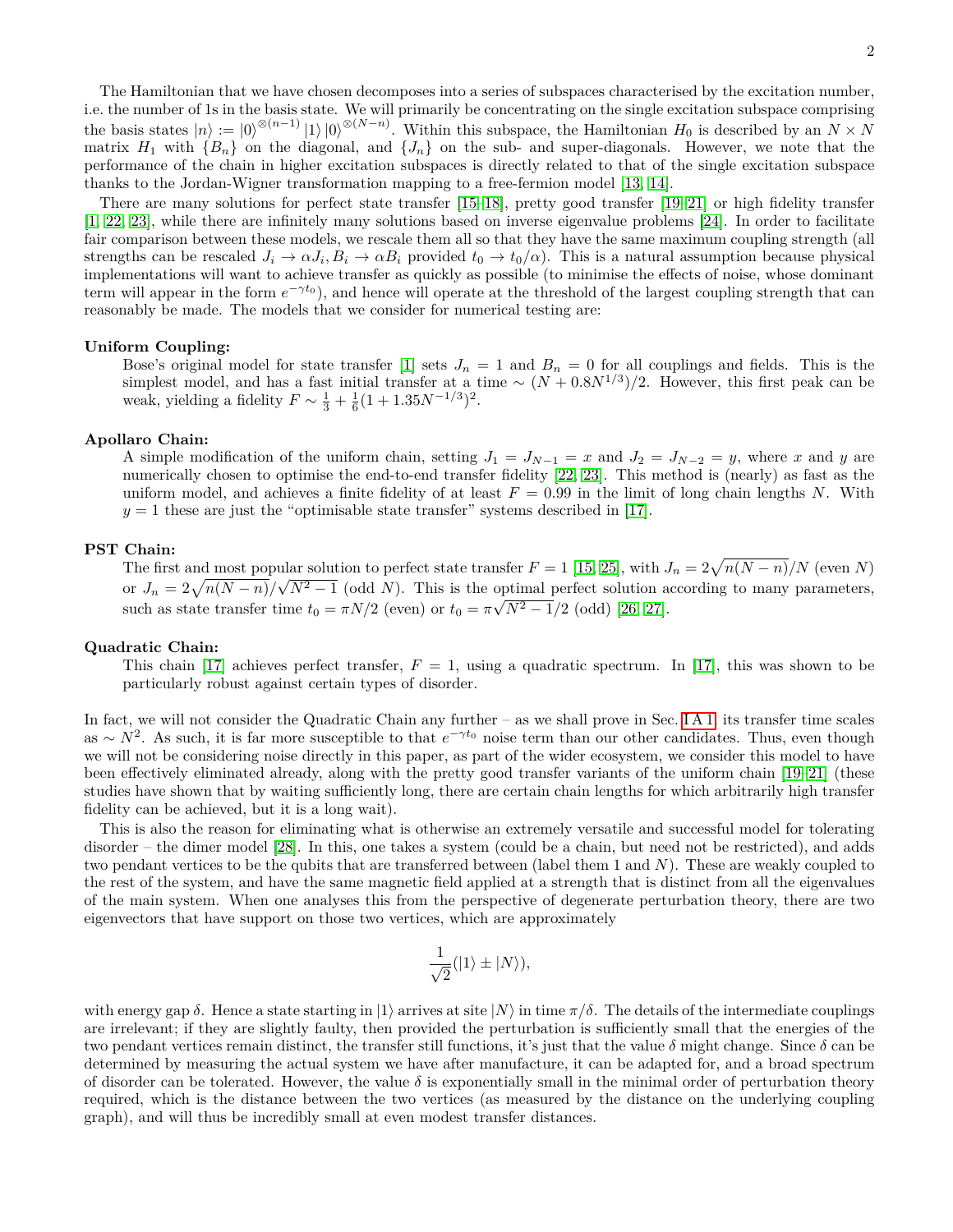# <span id="page-2-0"></span>*1. Transfer Time of Quadratic Model*

In [\[17\]](#page-11-13), a Hamiltonian was proposed where the spectrum is quadratic. The authors report numerical results suggesting that the transfer time scales as  $\pi N^2/16$ . We now give an analytic bound on this, using the techniques of [\[26,](#page-11-15) [27\]](#page-11-16). For even chain lengths, we follow [\[26\]](#page-11-15) directly:

$$
2J_{\max} \ge 2J_{N/2} = \text{Tr}(SH_1) = \sum \lambda_n (-1)^{n+1},
$$

where the  $\lambda_n$ , the eigenvalues of  $H_0$  in the single excitation subspace, are ordered such that  $\lambda_n < \lambda_{n+1}$  and *S* is the swap operator

$$
S = \sum_{n=1}^{N} |n\rangle \langle N+1-n|.
$$

This specific Hamiltonian is defined by the choice  $\lambda_n = \pm 1, \pm 2^2, \pm 3^2, \ldots, \pm (N/2)^2$  by imposing mirror symmetry and solving an inverse eigenvalue problem. Note that the smallest gap is of size 2, so the state transfer time is  $t_0 = \frac{\pi}{2}$ . This sum simplifies to

$$
2J_{N/2} = 2(-1)^{N/2} \sum_{q} q^{2} (-1)^{q} = \frac{N}{4}(N+2).
$$

Thus, when we rescale such that the maximum coupling strength is 1, we have  $t_0 \geq \frac{\pi}{16}N(N+2)$ .

For odd chain lengths, we follow [\[27\]](#page-11-16):

$$
4J_{\max}^2 \ge 4J_{(N-1)/2}^2 = \text{Tr}(SH_1^2) = \sum_{n=1}^N \lambda_n^2 (-1)^{n+1}.
$$

This time, the spectrum is  $0, \pm 1, \pm 2^2, \pm 3^2, \ldots, \pm \left(\frac{N-1}{2}\right)^2$  and the perfect transfer time will be  $t_0 = \pi$ . We can evaluate this to find that

$$
J_{\max}^2 \ge J_{(N-1)/2}^2 = \frac{N+1}{64} (N^3 - N^2 - 5N + 5).
$$

As such, the perfect transfer time is at least

$$
t_0 \ge \frac{\pi}{8} \sqrt{(N+1)(N-1)(N^2-5)} \sim \frac{\pi N^2}{8}.
$$

The discrepancy between even and odd cases, being roughly a factor of 2, is due to the absence of the 0 eigenvalue in the even case. In other chains, such as the PST case, this discrepancy is resolved by shifting the eigenvalues in the even length case to half-integer values. This solution is comparable to the Hahn chains with quadratic spectrum given analytically in [\[16\]](#page-11-18), the difference being that the spectrum of [\[16\]](#page-11-18) is not symmetric about 0 and therefore contains diagonal elements in the single excitation subspace. Since state transfer for this model requires a time *O*(*N*) longer than other models, we do not consider it any further.

### **B. Disorder**

Disorder, introduced by, for example, manufacturing defects, is inevitable. Coupling strengths  $J_n$  and magnetic fields  $B_n$  will not be their intended strengths. There are several ways that we might parametrise these effects, with the choice being determined largely by the physical system in which we realise the state transfer.

### **Multiplicative Error:**

In this case,  $J_n \to J_n(1 + \delta_n)$  where  $\delta_n$  is randomly chosen from some distribution. This is highly relevant to some of the existing experiments [\[29\]](#page-11-19) where waveguides were positioned at a distance *r* up to an error, and couplings were of an evanescent type,  $J_n \propto e^{-\alpha r}$ . Clearly this is not appropriate for magnetic fields that are all 0.

### **Additive Error:**

In this case,  $J_n \to J_n + \delta_n$  where  $\delta_n$  is randomly chosen from some distribution.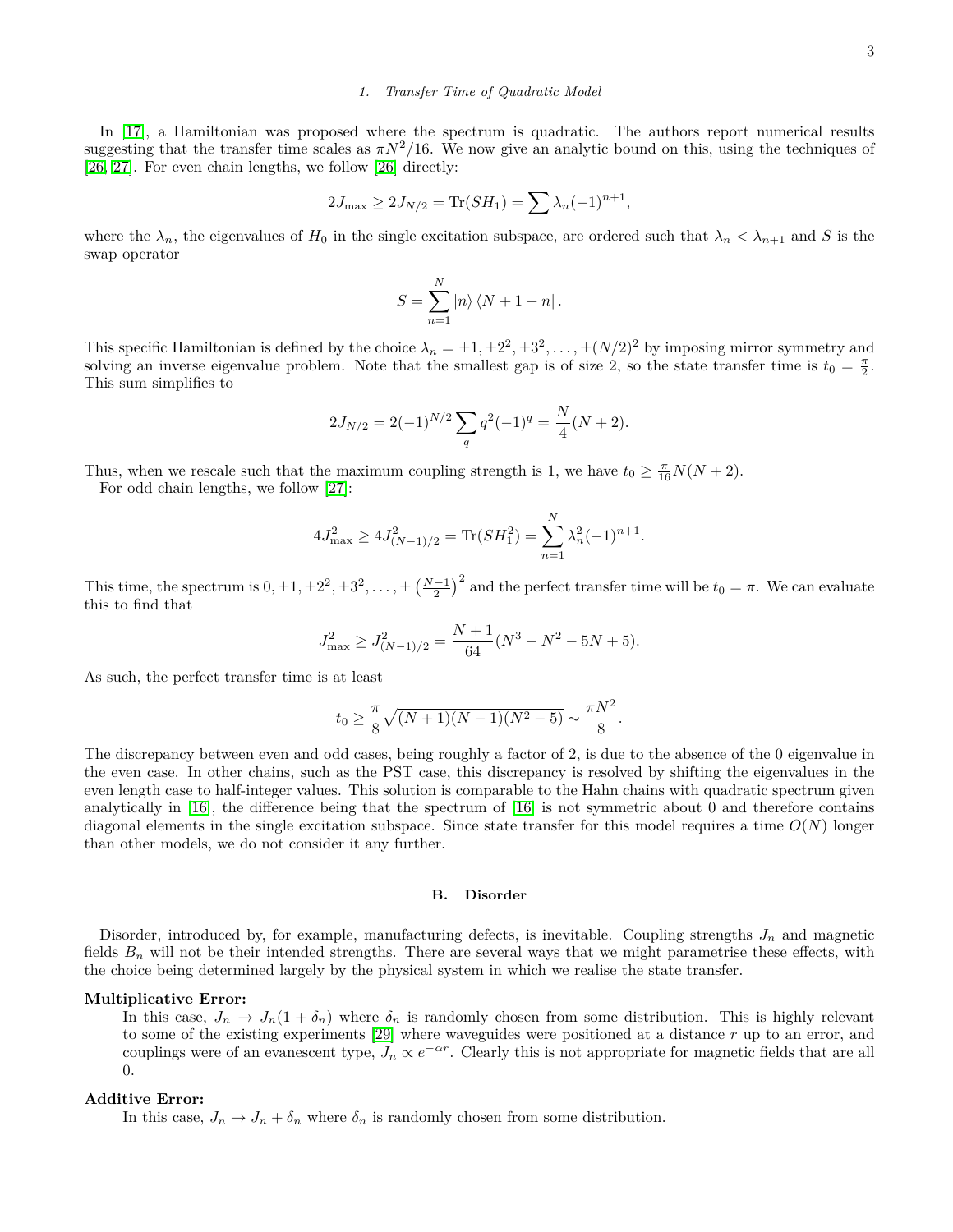One could choose any distribution for the coupling strengths. Two simple ones are the uniform distribution, where any value between  $\pm \delta$  is equally likely, and the normal distribution with mean 0 and standard deviation  $\sigma$ . It is not expected to make a significant difference which distribution is selected. The choice between additive or multiplicative error is entirely irrelevant for the uniform chain, and is barely relevant to the Apollaro chain. On the other hand, with large variations in coupling strength in the PST chain, there may be a significant difference, and one would predict that the additive error would be far more destructive as it could easily obliterate the finely conceived coupling pattern at either end of the chain.

How should we modify our concept of fidelity in the presence of disorder? For a single instance, our previous definition of *F* is perfectly valid. If we index different instances of disorder by *i*, then *F<sup>i</sup>* will describe the fidelity of an individual instance.

### **Average Fidelity:**

If we evaluate  $\bar{F} = \sum_{i=1}^{M} F_i/M$ , this will evaluate what we might typically expect to achieve in a given experiment. However, it may be misleading in a regime where most values are close to 1 (as they cannot go above 1), but there can be the occasional substantial drop in fidelity (as the lower bound is 0).

# **Minimum Fidelity:**

The average fidelity is not much use in any given scenario. If you're provided with a chain to use, you need some guarantee on its performance. Hence a more reliable metric might be  $F_{\min} = \min_i F_i$ . However, we find this to be too pessimistic.

### **Quantile Fidelity:**

In practice, the way that one might anticipate state transfer being implemented is to manufacture several chains in advance of their being needed. We can test them all in advance and find the one with highest transfer fidelity, and use that one. If we made *k* samples and tested them, the probability that at least one of these is in the upper quartile (say) is  $1 - (\frac{3}{4})^k$ . Thus, selecting a quantile (we will select the upper quartile) gives us a quantitative expectation in this multiple sample situation, and is our preferred metric.

# **II. ENCODING STRATEGY**

### **A. Single Excitation Subspace**

In [\[12\]](#page-11-3), Haselgrove introduced a technique for making substantial gains in state transfer fidelity. Instead of placing an unknown state  $\alpha |0\rangle + \beta |1\rangle$  on the first site, and receiving it on the last site, he proposed encoding the initial state over a small set of sites  $\Lambda_{\rm in}: \alpha |0\rangle + \beta |\Psi_{\rm in}\rangle$  and receiving that state on a small set of sites  $\Lambda_{\rm out}$ . He concentrated primarily on encoding in the single excitation subspace such that

$$
|\Psi_{\rm in}\rangle = \sum_{i\in\Lambda_{\rm in}} \gamma_i |i\rangle.
$$

The method is remarkably simple – construct the matrix

$$
M_1 = \sum_{i \in \Lambda_{\rm in}} \sum_{j \in \Lambda_{\rm out}} \langle j | e^{-iH_1 t} | i \rangle | j \rangle \langle i |,
$$

and simply evaluate the singular value decomposition. The maximum singular value  $\lambda$  is related to the transfer fidelity by

$$
F=\frac{1}{3}+\frac{(1+\lambda)^2}{6},
$$

and the optimal choice of  $|\Psi_{\text{in}}\rangle$  is determined by the corresponding right singular vector, while the arriving state is given by the left singular vector. The method is also particularly relevant to the disorder scenario – once we have manufactured a chain, we cannot control its (imperfect) couplings but we can nevertheless identify them and modify our encoding strategy based on that knowledge.

In Fig. [1,](#page-4-0) we demonstrate the effect of encoding in the single excitation subspace. Even a modestly sized encoding region of 5 qubits shows a significant enhancement in performance, particularly in terms of achieving high fidelities in the weak disorder regime.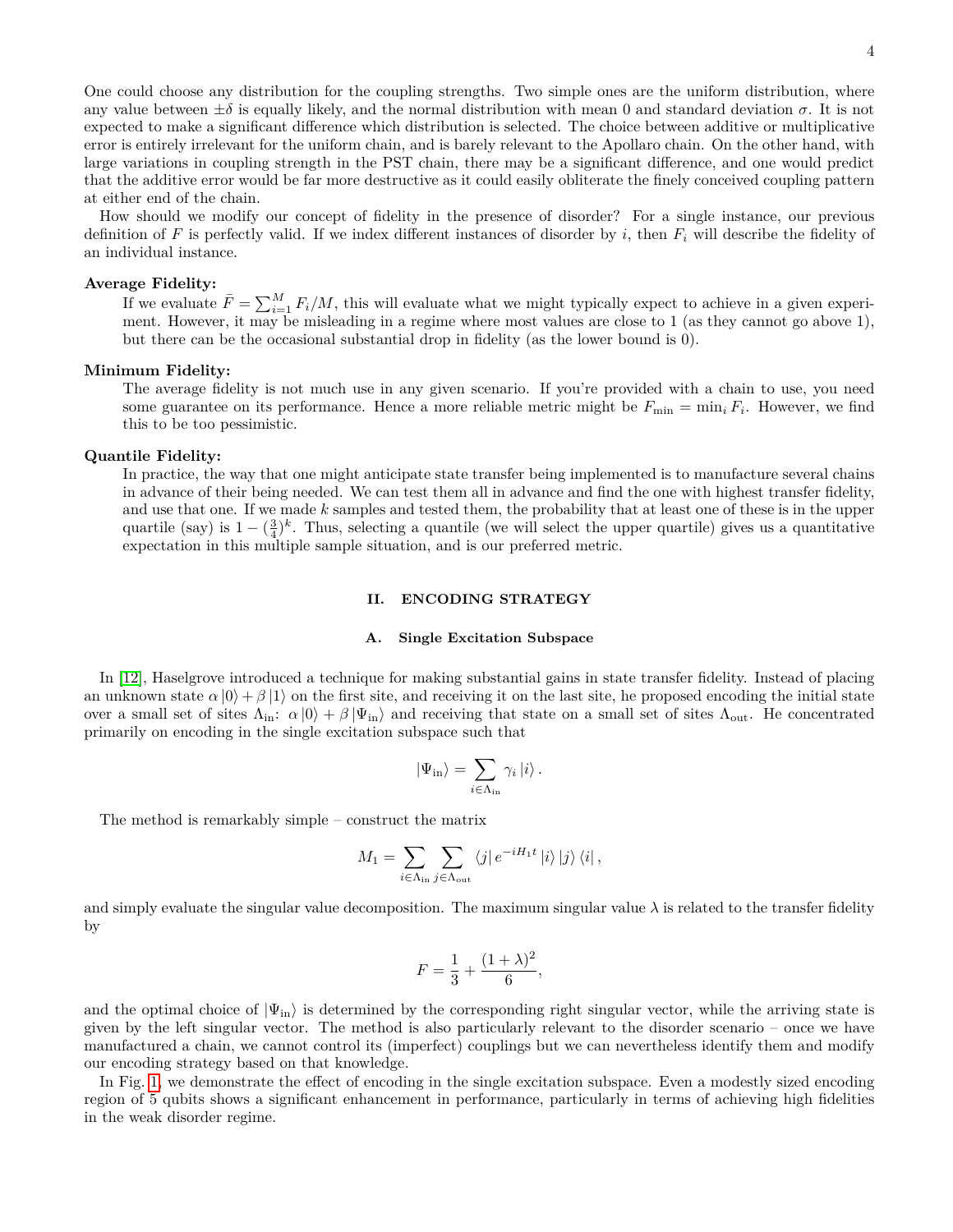<span id="page-4-0"></span>

Figure 1: Comparison of the uniformly coupled chain using no encoding (left) and encoding/decoding over 5 sites (right) in the presence of disorder. Chain length 51. Coupling (field) strength errors are selected according to a normal distribution with 0 mean and  $\sigma$ *J* ( $\sigma$ *B*) standard deviation. Fidelity is the upper quartile value chosen from 1000 samples.

<span id="page-4-1"></span>

Figure 2: Comparison of the Apollaro (left) and PST (middle, right) chains using encoding/decoding over 5 sites in the presence of disorder. Chain length 51. Coupling (field) strength errors are selected according to a normal distribution with 0 mean and  $\sigma_J$  ( $\sigma_B$ ) standard deviation. Fidelity is the upper quartile value chosen from 1000 samples, and is additive (left, middle) or multiplicative on the coupling strengths (right).

In Fig. [2,](#page-4-1) we plot the same graph as in the right of Fig. [1,](#page-4-0) with the same parameters, but for the two different chains of Apollaro and PST. We see near-identical performance to the uniform case. The similarity in performance is to be expected in the limit of large encoding sizes – for encoding/decoding regions of size  $\lceil \frac{N+1}{2} \rceil$ , there is an optimal encoding of just placing the state to transfer on the central spin and using a state transfer time of  $0 -$  the central spin is common to both the encoding and decoding regions, so you get perfect transfer no matter what the underlying chain is. However, it is surprising to see such homogenisation of results for such a modest encoding/decoding region.

As predicted, the performance of the PST chain is worse for additive errors than it is for multiplicative errors.

### <span id="page-4-2"></span>**B. Higher Excitation Encodings**

Does encoding into a higher excitation subspace offer any benefit? We could directly follow Haselgrove's original paper [\[12\]](#page-11-3). However, the calculation that is suggested is misleading and undervalues the transfer fidelity that is possible. Moreover, an important feature of our chosen Hamiltonian *H*<sup>0</sup> is that it is a free-fermion model via the Jordan-Wigner transformation [\[13,](#page-11-4) [14\]](#page-11-5). In essence, this means that the behaviour in higher excitation subspaces is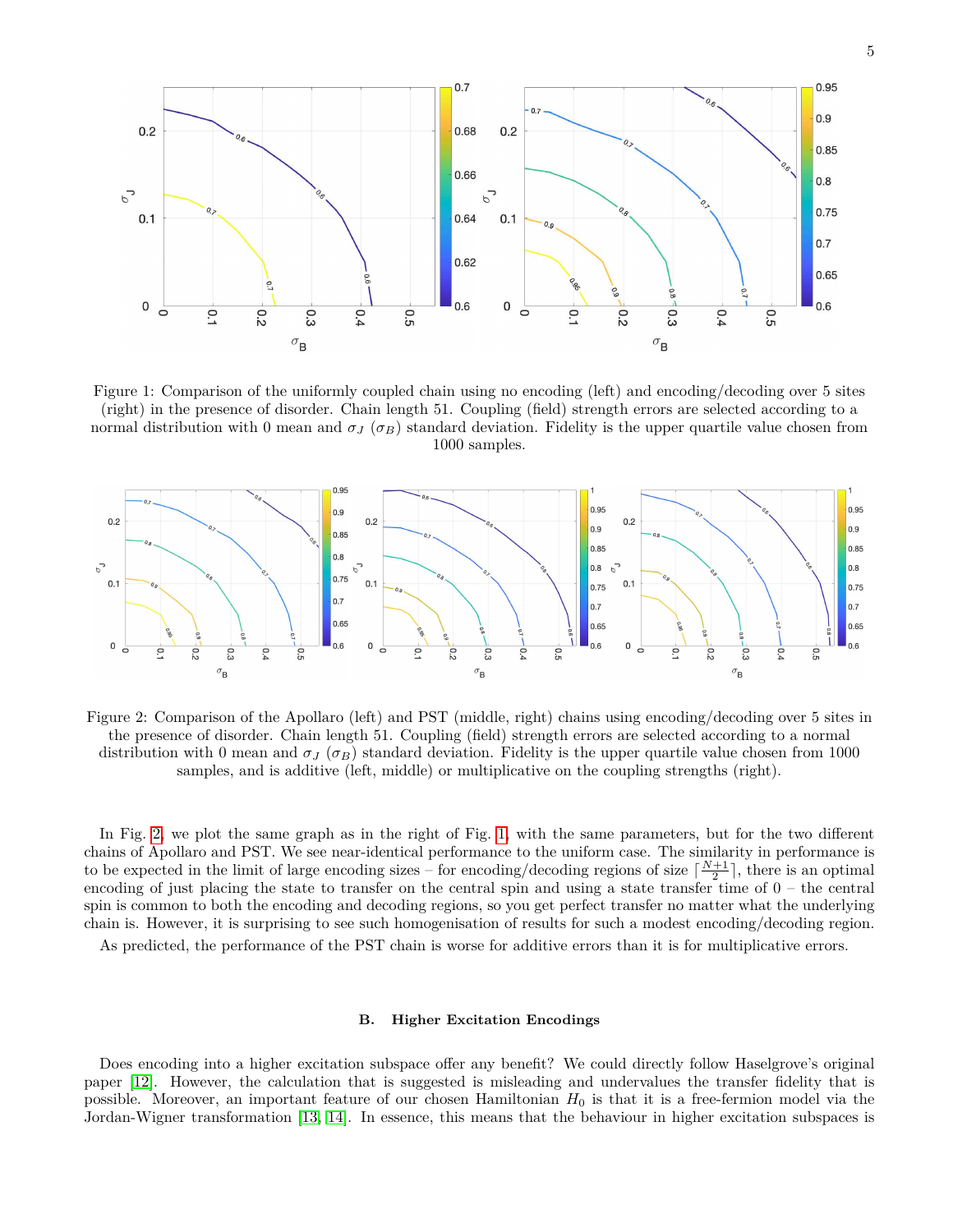entirely determined by the behaviour in the first excitation subspace. Let us use a notation of

$$
a_n^{\dagger} = \frac{1}{2} Z_1 Z_2 \dots Z_{n-1} (X_n - iY_n),
$$

such that  $a_n^{\dagger} |0\rangle^{\otimes N} = |n\rangle$ .

Consider the right-singular vectors  $\underline{u}^n$  of  $M_1$ . We can define

$$
b_n^{\dagger} = \sum_{m \in \Lambda_{\rm in}} u_m^n a_m^{\dagger}.
$$

In time *t*, these evolve to

$$
c_n^{\dagger} = e^{-iH_0t}b_n^{\dagger}e^{iH_0t} = \sum_{m=1}^N v_m^n a_m^{\dagger}.
$$

The vectors  $v^n = (v_m^n)_{m \in \Lambda_{\text{out}}}$  are the right singular vectors of  $M_1$  up to normalisation (which is the singular value of  $M_1$ ). This will be useful as the vectors  $u^n$  and  $v^n$  form orthonormal bases. We shall divide the output into two components, those creating excitations on the decoding region, or not:

$$
c_n^{\dagger} = \lambda_n c_{n,\text{out}}^{\dagger} + \sqrt{1 - \lambda_n^2} c_{n,\text{out}}^{\dagger}.
$$

Next, we define two projectors on the output region,

$$
P_0 = |0\rangle\langle 0|^{\otimes |\Lambda_{\text{out}}|}, \qquad P_1 = \mathbb{1} - P_0.
$$

Haselgrove suggests that the calculation we should perform is that

$$
C = ||P_1 \otimes |0\rangle\langle 0| \frac{\otimes (N - |\Lambda_{\text{out}}|)}{\text{out}} e^{-iH_0 t} |\Psi_{\text{in}}\rangle ||,
$$

and the transfer fidelity is then

$$
F = \frac{1}{3} + \frac{(1+C)^2}{6}.
$$

From the Jordan-Wigner perspective, if we start with an encoding  $|\Psi_{\text{in}}\rangle = b_1^{\dagger} b_2^{\dagger} |0\rangle^{\otimes N}$ , Haselgrove is evaluating the amplitude with which *both* quasi-particles arrive in the decoding region,  $C = \lambda_1 \lambda_2$  (as imposed by the fact that the rest of the system must be in the  $|0\rangle$  state). We will now see that one can perform significantly better.

The arriving state of the chain is

$$
\alpha |0\rangle^{\otimes N} + \beta c_1^{\dagger} c_2^{\dagger} |0\rangle^{\otimes N} = \alpha |0\rangle^{\otimes N} + \beta (c_1^{\dagger} c_2^{\dagger} - \sqrt{(1 - \lambda_1^2)(1 - \lambda_2^2)} c_{1,\overline{\text{out}}}^{\dagger} c_{2,\overline{\text{out}}}^{\dagger}) |0\rangle^{\otimes N} + \beta \sqrt{(1 - \lambda_1^2)(1 - \lambda_2^2)} c_{1,\overline{\text{out}}}^{\dagger} c_{2,\overline{\text{out}}}^{\dagger} |0\rangle^{\otimes N}.
$$

This has three terms. The first is simply the initial  $|0\rangle^{\otimes N}$ , which, as ever, remains unchanged because it is an eigenstate of  $H_0$ . The second term is all the components of the  $|\Psi_{\rm in}\rangle$  state for which at least one excitation has arrived on the decoding region, while the third term is the component that has failed to arrive.

We now introduce a single ancilla in state  $|0\rangle_A$  which we will use to receive the arriving state. To do this, we will apply some decoding unitaries. First, apply a unitary  $U = P_0 \otimes \mathbb{1}_A + P_1 \otimes X_A$ . At this point, however, the chain and the ancilla are highly entangled. If we then apply a controlled-unitary  $c - V$ , controlled off the ancilla and targeting the decoding region of the chain, we can partially disentangle the two systems. We retain significant freedom to choose *V* to maximise the fidelity. After the controlled-unitaries, the state, now including ancilla, is

$$
\alpha\left|0\right>^{\otimes N}\left|0\right>_{A}+\beta V(c_1^\dagger c_2^\dagger-\sqrt{(1-\lambda_1^2)(1-\lambda_2^2)}c_{1,\text{out}}^\dagger c_{2,\text{out}}^\dagger\right)\left|0\right>^{\otimes N}\left|1\right>_{A}+\beta\sqrt{(1-\lambda_1^2)(1-\lambda_2^2)}c_{1,\text{out}}^\dagger c_{2,\text{out}}^\dagger\left|0\right>^{\otimes N}\left|0\right>_{A}.
$$

Tracing out the chain leaves a mixed state

$$
|0\rangle\langle 0| (|\alpha|^2 + |\beta|^2 (1 - \lambda_1^2)(1 - \lambda_2^2)) + |1\rangle\langle 1| |\beta|^2 (1 - (1 - \lambda_1^2)(1 - \lambda_2^2))
$$
  
+  $\lambda_1 \lambda_2 (\alpha \beta^* |0\rangle \langle 1| \langle 0| c_{2,\text{out}} c_{1,\text{out}} V^\dagger |0\rangle + \alpha^* \beta |1\rangle \langle 0| \langle 0| V c_{1,\text{out}}^\dagger c_{2,\text{out}}^\dagger |0\rangle)$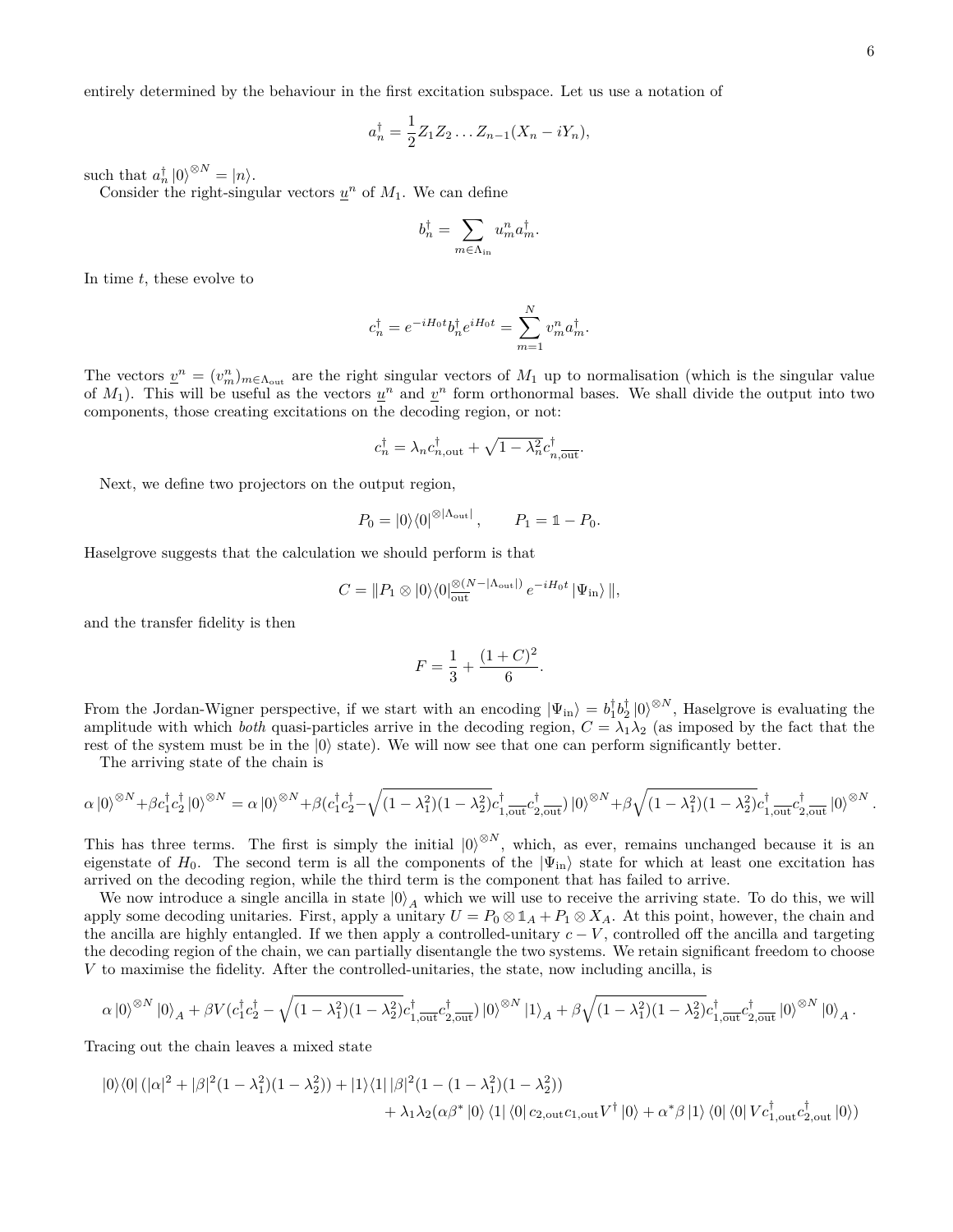If we select *V* such that  $V c_{1,out}^{\dagger} c_{2,out}^{\dagger} |0\rangle = |0\rangle$ , this clearly serves to maximise the transfer fidelity and we get a total fidelity (averaged over all possible input states) of

$$
\frac{1}{3} + \frac{(1+\lambda_1\lambda_2)^2}{6} + \frac{1}{6}\left(1 - \lambda_1^2\lambda_2^2 - (1 - \lambda_1^2)(1 - \lambda_2^2)\right).
$$

For multiple excitations, this generalises to

$$
\frac{1}{3} + \frac{(1 + \prod_i \lambda_i)^2}{6} + \frac{1}{6} \left( 1 - \prod_i \lambda_i^2 - \prod_i (1 - \lambda_i^2) \right),
$$

where the third term, which is non-negative, is the enhancement over the result of [\[12\]](#page-11-3). We interpret this function as the success probability of the entire state transferring as we would wish (the first two terms, as predicted by [\[12\]](#page-11-3)) plus some additional terms adding to the weight of the arrival of  $|1\rangle$ , but not contributing to the coherence with the  $|0\rangle$ term. These are all the terms except for the perfectly arriving state (which we have already counted) and the term for which none of the excitations arrive on the output region.

It is worth nothing that in the case of end-to-end transfer, this decoding process automatically incorporates that 'transfer phase' which is often removed in a more *ad hoc* manner.

### **C. Choosing the Best Subspace for Encoding**

If it were the case that adding an excitation always increased the fidelity, then the optimal encoding would always be the all-ones state, independent of chain, and the encoding method would be relatively simple. This is not generally the case.

**Theorem 1.** *For any state transfer protocol utilising a Hamiltonian of the form H*<sup>0</sup> *given in Eq. [\(1\)](#page-0-1), if the largest* **Theorem 1.** For any state transfer protocol utilising a Hamiltonian of the form  $H_0$  given in Eq. (1), if the largest singular value of  $M_1$  is at least  $\sqrt{2}-1$ , then optimal performance is achieved by encoding in the *subspace.*

*Proof.* Let us denote by *F<sup>n</sup>* the fidelity achieved by encoding in *n* excitations (using the *n* largest singular values of *M*<sub>1</sub>). If the values  $\lambda_1$  to  $\lambda_n$  are fixed, how are we best to select  $\lambda_{n+1}$  under the constraint  $0 \leq \lambda_{n+1} \leq \lambda_n$ ? Consider the enhancement in fidelity by including this excitation:

$$
\Delta = F_{n+1} - F_n = \frac{1}{6} \left( 2(\lambda_{n+1} - 1) \prod_{i=1}^n \lambda_i + \lambda_{n+1}^2 \prod_{i=1}^n (1 - \lambda_i^2) \right).
$$

The derivative is

$$
\frac{\partial \Delta}{\partial \lambda_{n+1}} = \frac{1}{6} \left( \prod_{i=1}^n \lambda_i + 2\lambda_{n+1} \prod_{i=1}^n (1 - \lambda_i^2) \right),
$$

which is clearly positive. In other words, the fidelity is greatest by setting  $\lambda_{n+1} = \lambda_n$ .

Let us then proceed by setting all  $\lambda_n = \lambda_1 = \lambda$  such that

$$
F_n = \frac{1}{6} \left( 4 + 2\lambda^n - (1 - \lambda^2)^n \right)
$$
  
\n
$$
\Delta = \frac{1}{6} \lambda^2 (1 - \lambda) \left( -2\lambda^{n-2} + (1 + \lambda)(1 - \lambda^2)^{n-1} \right).
$$

We shall break our proof into a series of ranges.

Consider the range  $\lambda \leq 1 - \lambda^2 \leq 2\lambda$ . We directly evaluate

$$
6(F_n - F_1) = 2(\lambda^{n-1} - 1)\lambda - ((1 - \lambda^2)^{n-1} - 1)(1 - \lambda^2).
$$

Using the upper range, we have

$$
6(F_n - F_1) \le 2\lambda (\lambda^{n-1} - (1 - \lambda^2)^{n-1}).
$$

This is non-positive given the lower limit of the range. Hence, in this range, there is no benefit in using multiple excitations.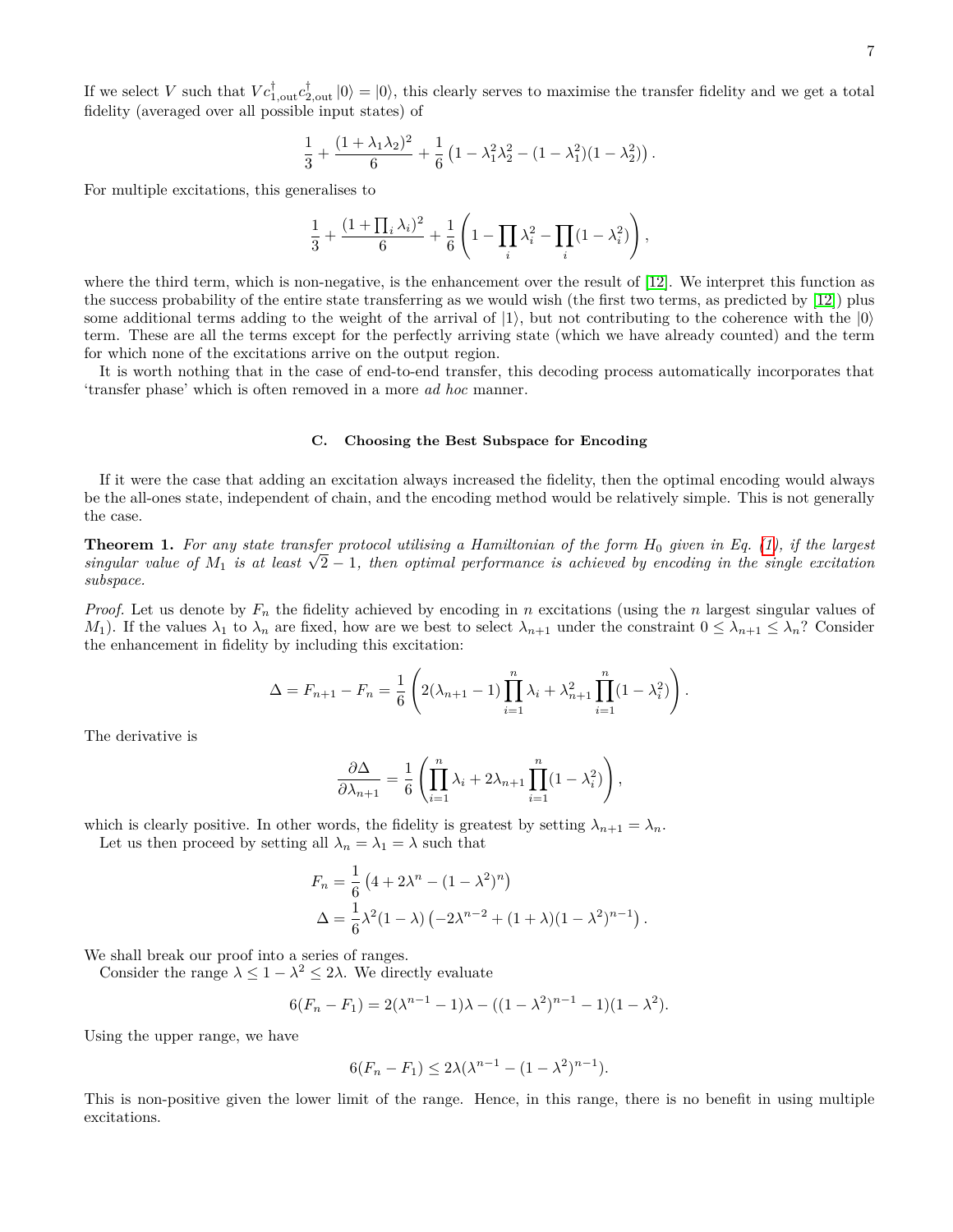Next, consider the range  $\lambda \geq 1 - \lambda^2$ . Since  $(1 + \lambda)(1 - \lambda^2) < 2$ ,

$$
\Delta_n = \frac{1}{6}\lambda^2 (1 - \lambda)((1 + \lambda)(1 - \lambda^2)^{n-1} - 2\lambda^{n-2})
$$
  
 
$$
\leq \frac{1}{3}\lambda^2 (1 - \lambda)((1 - \lambda^2)^{n-2} - \lambda^{n-2}).
$$

Since  $(1 - \lambda^2)^{n-2} < \lambda^{n-2}$ , this is, again, negative. Thus,  $F_n - F_1 = \sum_k \Delta_k$  is negative, and  $F_1$  is the largest fidelity.

In other words, for any system that has sufficiently high state transfer fidelity, the single excitation subspace is optimal for encoding. √

If we have  $\lambda \leq \sqrt{2} - 1$ , this means that  $F_n \leq \frac{2}{3}$  for all *n*. Since  $F = \frac{2}{3}$  is the classical threshold for state transfer (measure the qubit, send the measurement result, and recreate the measured state), we would never be interested in operating below this threshold for state transfer (entanglement transfer, see Sec. [IV](#page-9-0) may still operate in this regime). In other words, we should always use the single excitation subspace for encoding. This means that, tuned to the specific instance of disorder, these single-excitation encodings must out-perform general purpose error correcting codes of the same size, such as [\[30,](#page-11-20) [31\]](#page-11-21).

# **III. HAMILTONIAN MODIFICATION**

Rather than merely assessing how well existing solutions for state transfer perform, a stronger target would be to find a solution that has optimal performance in the presence of disorder. An attempt to find the globally optimal solution would be extremely challenging. Unconstrained, we anticipate that the dimer solution would likely be the solution but, as already specified, we need to constrain parameters such as the transfer time (particularly its scaling) and maximum coupling strength.

#### **A. Perturbations**

Instead of a globally optimal solution, perhaps we can find locally optimal solutions? Consider an initial Hamiltonian  $H_0$ , which suffers disorder in the form of perturbations  $\delta H$ . Can we add a new perturbation *V* that compensates for the average effect of *δH*? (This could be specific to the disorder model parameters.) To this end, let us consider the Dyson expansion of the time evolution operator for end-to-end transfer

$$
f = \langle N | e^{-i(H_0 + \delta H + V)t_0} | 1 \rangle = \langle N | e^{-iH_0t_0} | 1 \rangle - i \int_0^{t_0} dt \langle N | e^{-i(H_0 + V)(t_0 - t)} \delta H e^{-i(H_0 + V)t} | 1 \rangle
$$
  

$$
- \frac{1}{2} \int_0^{t_0} dt \int_0^t dt_2 \langle N | e^{-i(H_0 + V)(t_0 - t)} \delta H e^{-i(H_0 + V)(t - t_2)} \delta H e^{-i(H_0 + V)t_2} | 1 \rangle + O(\delta^3).
$$

For simplicity, denote these three terms by  $f_0$ ,  $f_1$  and  $f_2$  respectively. The fidelity is

$$
F = |f|^2 = |f_0|^2 + f_0f_1^* + f_0^*f_1 + f_0f_2^* + f_0^*f_2 + |f_1|^2.
$$

Note that *f*<sup>0</sup> and *f*<sup>1</sup> do not depend on *δH* beyond first order. When we average over *δH*, it must be that the terms  $f_0 f_1^* + f_0^* f_1$  vanish because our chosen distribution has 0 mean. Hence, to first order,  $\bar{F} = |f_0|^2$ . It would thus appear that we are best (for sufficiently weak disorder) to work with perfect transfer chains. This is hardly surprising. Let us therefore take  $H_0 + V = H_P$ , a perfect transfer chain with state transfer time  $t_0$ . We will make the further assumptions that our Hamiltonian is field-free and that *N* is odd, both consistent with all the models we have considered so far. When we revisit the Dyson expansion, this guarantees that

$$
f_0 = \langle N | e^{-iH_P t_0} | 1 \rangle = \pm 1,
$$

and that

$$
f_1 = -i \int_0^{t_0} dt \, \langle N | e^{-iH_P(t_0 - t)} \delta H e^{-iH_Pt} | 1 \rangle = \mp i \int_0^{t_0} dt \, \langle 1 | e^{iH_Pt} \delta H e^{-iH_Pt} | 1 \rangle.
$$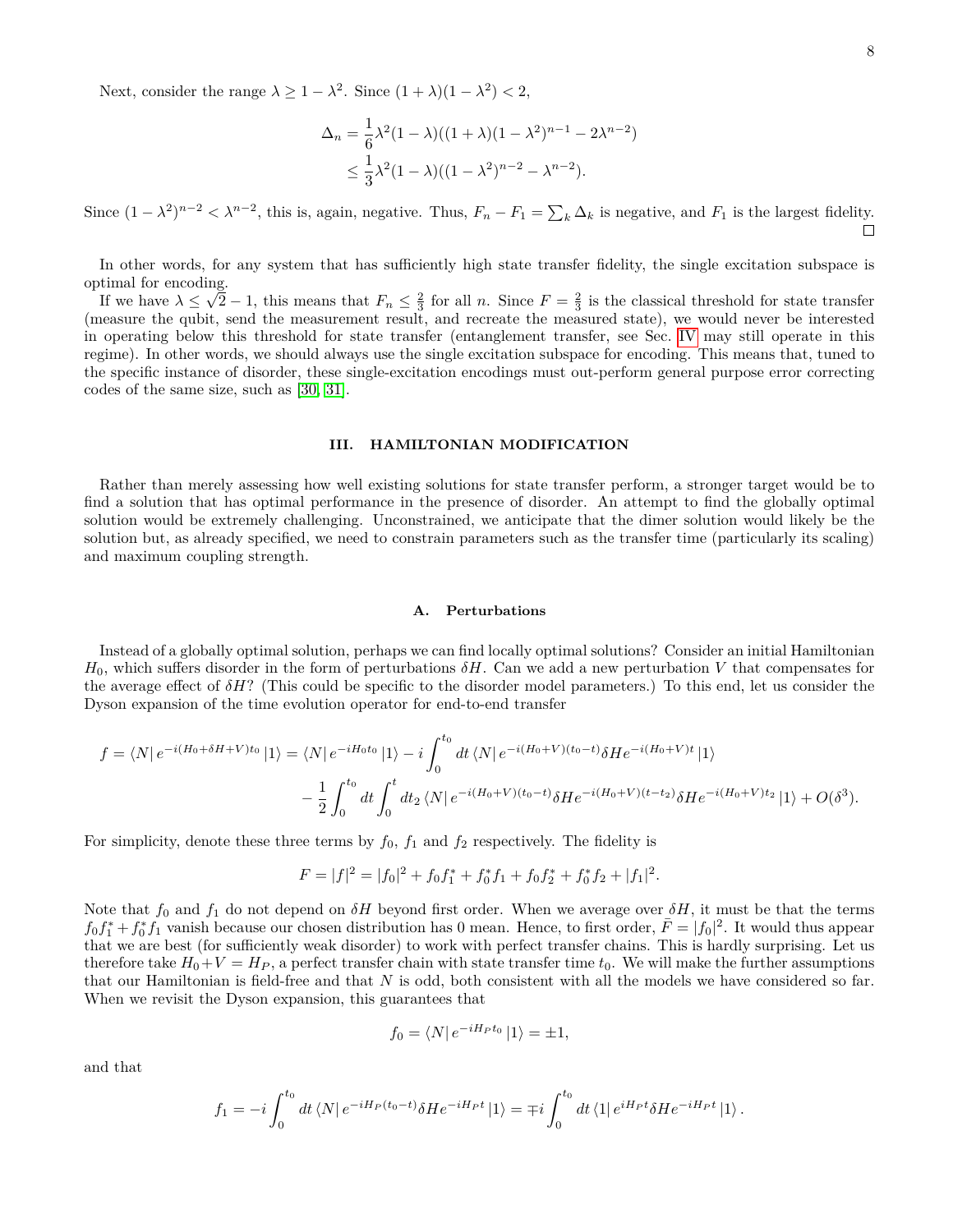| size of         |              | $\boldsymbol{x}$ |               |
|-----------------|--------------|------------------|---------------|
| encoding region |              |                  |               |
|                 |              |                  | 0.4322 0.7338 |
| 1               | 0.1          | 0.43             | 0.74          |
| 3               | $\mathbf{0}$ | 0.48             | 0.8           |
| 3               | 0.1          | 0.50             | 0.84          |
| 3               | 0.15         | 0.53             | 0.91          |
| 5               | 0.1          | 0.38             | 0.76          |

<span id="page-8-0"></span>Table I: Optimal choice of parameters for Apollaro chain in different settings, chain length *N* = 51. Disorder comprises absolute errors from a uniform distribution in range  $\pm \delta$  on coupling strengths  $(J_n)$  only.

As  $\delta H$  is Hermitian,  $\langle \psi | \delta H | \psi \rangle$  is always real. Hence,  $f_0 f_1^*$  is imaginary, but  $f_0 f_1^* + f_0^* f_1$  only selects the real component. In other words, by selecting a perfect transfer Hamiltonian, we are guaranteed that the effect of disorder is  $O(\delta H^2)$ , not only after averaging over all disorder, but for any individual case of disorder.

Let us briefly attempt to motivate that this is not the generic case – a Hamiltonian without perfect transfer will have terms  $O(\delta H)$ . To see this, let us write  $e^{-iHt_0}|N\rangle = |\psi\rangle$ . We continue to assume that the (unperturbed) Hamiltonian is field-free, and that *N* is odd. Hence  $\langle n|\psi\rangle$  is real for odd *n* and imaginary for even *n* [\[32\]](#page-11-22). We will give two analytic (but imperfect) cases:

• If  $\langle 2|\psi \rangle \neq 0$ , then select  $\delta H = \varepsilon H_0$  for some small  $\varepsilon$ . Since  $H_0$  commutes with  $e^{-iH_0t}$ , we get

$$
F = |\langle 1|\psi\rangle|^2 + 2\varepsilon \text{Re}\left(\langle\psi|1\rangle \int_0^{t_0} dt \langle 1|e^{-iH_0t} H_0 e^{iH_0t}|\psi\rangle\right) = |\langle 1|\psi\rangle|^2 + 2\varepsilon t_0 \langle\psi|1\rangle \langle 2|\psi\rangle \langle 1| H_0 |2\rangle,
$$

which clearly has an  $O(\varepsilon)$  term. However, this is imperfect because if  $t_0$  has been selected to optimise the transfer fidelity,

$$
\frac{d}{dt} \langle 1 | e^{-iH_0t} | 1 \rangle = 0 \implies \langle 2 | \psi \rangle = 0,
$$

contradicting this assumption.

• Alternatively, let  $\delta H = \varepsilon H_0^3$ . Then, we rely on  $\langle 4|\psi\rangle \neq 0$  which is not constrained in the same way as  $\langle 2|\psi\rangle$ . However, this uses disorder that is not a modification of existing coupling terms.

These imperfect cases are suggestive but not absolute. Instead, we resort numerics. For example, the uniform chain of length 51 with  $t_0$  coinciding with the first transfer peak, with a perturbation  $\varepsilon(|1\rangle\langle 2| + |2\rangle\langle 1|)$  has a first order correction to the fidelity of ∼ 0*.*017*ε*. This is further supported in the left-hand panel of Figure [3.](#page-9-1) Close to the optimal choice of parameter for the Apollaro model, we see ellipses of constant fidelity, indicating a linear regime.

Perfect state transfer chains are local optima in the space of Hamiltonians in respect of resistance to Hamiltonian perturbations. As perfect transfer Hamiltonians are characterised by a discrete spectral property [\[3\]](#page-10-1), there is not opportunity to move smoothly within this space to achieve further optimisation.

### **B. Apollaro Revisited**

If we wish to work in a regime where time is so short that there aren't perfect transfer solutions, there are a limited number of high transfer fidelity models that we can start from. We consider the Apollaro model, with its parameters *x* and *y*. Those values of *x* and *y* were initially chosen to optimise the transfer fidelity for end-to-end transfer in the absence of disorder. For a chain of length 51, for example, [\[22\]](#page-11-10) gives the optimal values. But now we are optimising according to different criteria, whether that be maximising the transfer fidelity in the absence of disorder but making use of encoding across multiple sites, or additionally introducing disorder (much as in [\[17\]](#page-11-13) without encoding). One should expect that the optimal values would be different. We have numerically assessed these in the case of  $N = 51$ and present the results in Table [I.](#page-8-0) There is substantial variation in optimal choice of *x* and *y* depending on the various parameters of disorder strength and number of encoding/decoding sites, indicating the need for a case by case optimisation in order to achieve the peak fidelity. The variation with parameters  $x, y$  in the upper-quartile transfer fidelity for a specific case of disorder is shown in the right-hand panel of Fig. [3.](#page-9-1) While there is benefit to optimising for the specific situation, Fig. [3](#page-9-1) shows that the main peak is broad, meaning that the model is quite permissive.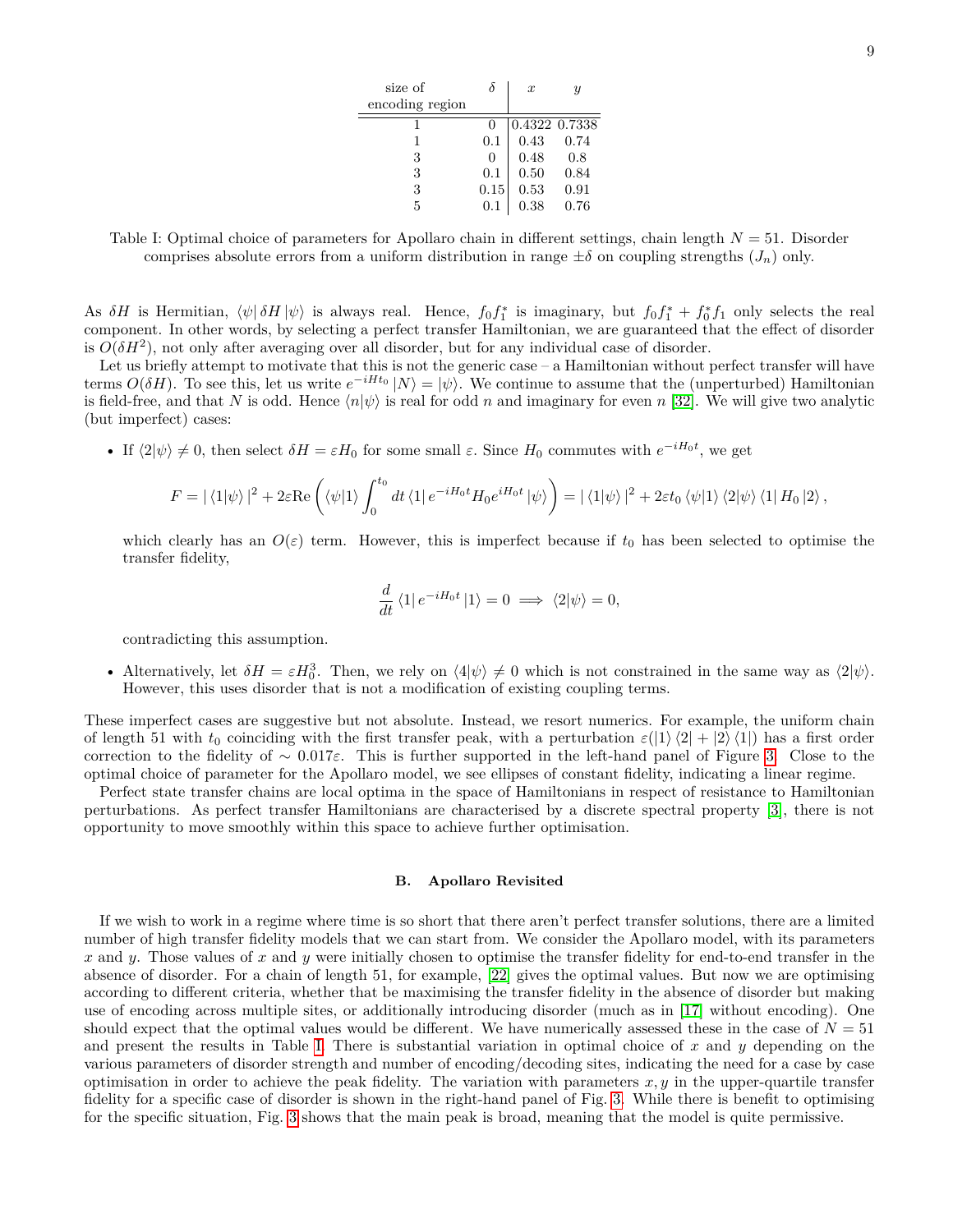<span id="page-9-1"></span>

Figure 3: Plots of achieved fidelity of *x* vs. *y* parameters in Apollaro model, encoding/decoding over 3 sites, chain length 51. Left: no disorder. Right: Absolute errors of up to 0.1 on coupling strengths  $(J_n)$  only (uniform distribution, 0 mean).

# <span id="page-9-0"></span>**IV. ENTANGLEMENT DISTRIBUTION**

State transfer chains are also useful for entanglement distribution. Instead of using a single unknown qubit state as input, you supply one half of a Bell pair. This half gets transferred to the opposite end of the chain, and you have an approximate Bell pair shared between two distant parties. Clearly, this protocol can be updated to incorporate encoding and multiple excitations (whether that's the creation of a single Bell pair using a multiple excitation encoding, or multiple Bell pairs). The purpose of this section is to argue that there is essentially no benefit to anything other than using a single-excitation encoding.

To see that it is sufficient to restrict to the distribution of a single Bell pair using the single-excitation subspace, consider the following protocol for transferring an unknown state:

- Initialise the whole chain in the  $|0\rangle^{\otimes N}$  state.
- Create *n* Bell pairs on 2*n* qubits (not on the chain).
- Transfer the *n* qubit state comprising one half of each Bell pair onto the first  $k \geq n$  qubits of the chain. This transfer may involve a transformational unitary *U* that implements an encoding which we can optimise over.
- Perform the state transfer protocol.
- Decode the last *k* qubits of the chain onto *n* ancilla qubits.
- Create, on 2*n* qubits, a single logical Bell pair where each logical qubit is encoded into *n* physical qubits of the best possible error correcting code (whatever that might be).
- Teleport one half of that Bell pair through the distributed Bell pairs that we created.
- Decode the logical qubits at either end (incorporating error correction). This leaves us with a single, high fidelity Bell pair shared between the two parties at opposite ends of the chain.
- Teleport an unknown quantum state from one party to another. This arrives with fidelity  $F_{\text{teleport}}$ .

Note that all the teleportation operations (i.e. measurements) can be applied by the party at the start of the chain. With respect to the rest of the protocol, it does not matter *when* these measurements are made. Thus, instead, consider that these measurements are made *before* the state transfer stage, at which point it is clear that this is just a normal state transfer protocol using an encoding unitary *U* over *k* qubits, and yet the fidelity of transfer is  $F_{\text{teleport}}$ ,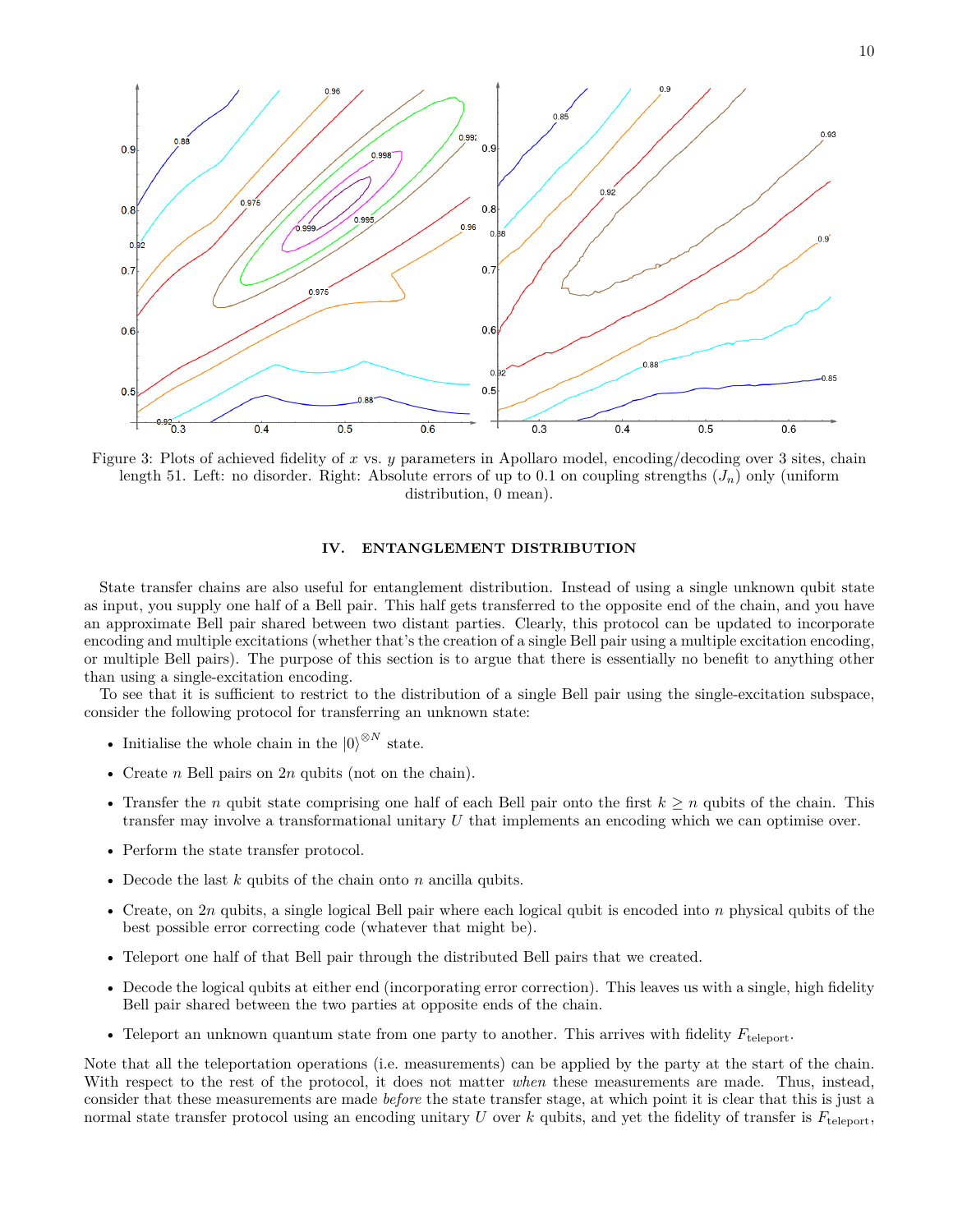which therefore cannot exceed the optimal state transfer fidelity [\[33\]](#page-11-23), which was created by using a single excitation subspace encoding, as demonstrated in Sec. [II B](#page-4-2) (assuming the original transfer chain is of sufficiently high quality).

Teleportation, in this instance, provides no enhancement. Its benefits arise from repeated use of the chain to transfer many Bell pairs independently. These can then be distilled into a single high quality Bell pair, allowing chains with particularly weak fidelities (below the  $F = 2/3$  classical threshold) to still achieve high quality transfer. Each individual usage is still just as sensitive to disorder as any state transfer protocol, and is just as responsive to the techniques described through this paper, particularly encoding, for enhancing its performance. This may mean that we wish to use chains in the region where multiple excitation encoding could be useful. Nevertheless, explicit solution of the equations shows that there is no advantage unless the encoding and decoding regions contain at least 13 qubits.

### **V. CONCLUSIONS**

Our ultimate conclusion is much the same as previous work  $[17]$  – that once disorder is taken into account, there is little to choose between various high-fidelity state transfer models. However, the key difference is that by using even modestly sized encoding and decoding regions, we can massively enhance the transfer fidelities, to the extent that even the uniformly coupled chain becomes competitive. When considering other parameters relative to which we might like to optimise (ease of manufacture, transfer speed to minimise the effects of noise), this is incredibly useful.

We have proven that encoding into the single excitation subspace is optimal for all chains worth considering for state transfer. This makes a crucial difference to the ability to calculate optimal encodings because the computation required just involves the single excitation subspace, and is therefore a computation on an  $N \times N$  matrix for a system of *N* qubits, rather than a prohibitive calculation on the full 2*<sup>N</sup>* -dimensional space. This result applies specifically to chains of the XX type, for which the Jordan-Wigner transformation is applicable. It would be interesting to understand if it extends beyond that scope to incorporate the XXZ coupling model, including the Heisenberg model as a special case.

Additionally, we showed that the solutions for perfect state transfer are locally optimal against perturbations, i.e. small disorder. At shorter state transfer times, models such as that of Apollaro [\[22\]](#page-11-10) can be specifically tuned to give improved robustness.

The relevance of our results to current experimental implementations depends on the platform. Much focus has recently been placed on superconducting systems, such as those from IBM and Google [\[34\]](#page-11-24). While these provide a fixed network of qubits, coupled by exactly the type of Hamiltonian discussed here, the publicly available devices are not built with an aim of producing a specific set of coupling strengths, or minimising the error in those parameters. Moreover, the energy scales of the magnetic fields are a different order of magnitude compared to the coupling strengths. This by itself is not a problem; any uniform magnetic field is tolerated. However, it tends to mean that the error scale of the magnetic field is the same strength as the coupling strengths themselves (i.e. on the plots, one should be looking in the regime  $\sigma_B \gtrsim 1$ ). This remains some distance from utility without encoding regions on the order of the device size, and is potentially susceptible to Anderson Localisation [\[7\]](#page-10-4). Other experimental systems are far more promising. For instance, optical passage [\[29,](#page-11-19) [35\]](#page-11-25) has errors that are on a far more reasonable scale. In [\[29\]](#page-11-19), the error in coupling strength *J* is estimated to be a multiplicative error of about 10%, with no significant field error. This could undoubtedly be improved, but places it firmly in a regime that would demonstrate substantial benefit from encoding and decoding.

<span id="page-10-0"></span><sup>[1]</sup> S. Bose, Quantum Communication through an Unmodulated Spin Chain, [Phys. Rev. Lett.](https://doi.org/10.1103/PhysRevLett.91.207901) **91**, 207901 (2003).

<sup>[2]</sup> S. Bose, Quantum communication through spin chain dynamics: An introductory overview, [Contemp. Phys.](https://doi.org/10.1080/00107510701342313) **48**, 13 (2007).

<span id="page-10-1"></span><sup>[3]</sup> A. Kay, A Review of Perfect State Transfer and its Application as a Constructive Tool, [Int. J. Quantum Inform.](https://doi.org/10.1142/S0219749910006514) **8**, 641 [\(2010\).](https://doi.org/10.1142/S0219749910006514)

<span id="page-10-2"></span><sup>[4]</sup> G. De Chiara, D. Rossini, S. Montangero, and R. Fazio, From perfect to fractal transmission in spin chains, [Phys. Rev. A](https://doi.org/10.1103/PhysRevA.72.012323) **72**[, 012323 \(2005\).](https://doi.org/10.1103/PhysRevA.72.012323)

<sup>[5]</sup> A. Kay, Perfect state transfer: Beyond nearest-neighbor couplings, Phys. Rev. A **73**[, 032306 \(2006\).](https://doi.org/10.1103/PhysRevA.73.032306)

<sup>[6]</sup> A. Zwick, G. A. Alvarez, J. Stolze, and O. Osenda, Robustness of spin-coupling distributions for perfect quantum state transfer, Phys. Rev. A **84**[, 022311 \(2011\).](https://doi.org/10.1103/PhysRevA.84.022311)

<span id="page-10-4"></span><sup>[7]</sup> R. Ronke, M. P. Estarellas, I. D'Amico, T. P. Spiller, and T. Miyadera, Anderson localisation in spin chains for perfect state transfer, [Eur. Phys. J. D](https://doi.org/10.1140/epjd/e2016-60665-0) **70**, 189 (2016).

<span id="page-10-3"></span><sup>[8]</sup> C. K. Burrell and T. J. Osborne, Bounds on the Speed of Information Propagation in Disordered Quantum Spin Chains, [Phys. Rev. Lett.](https://doi.org/10.1103/PhysRevLett.99.167201) **99**, 167201 (2007).